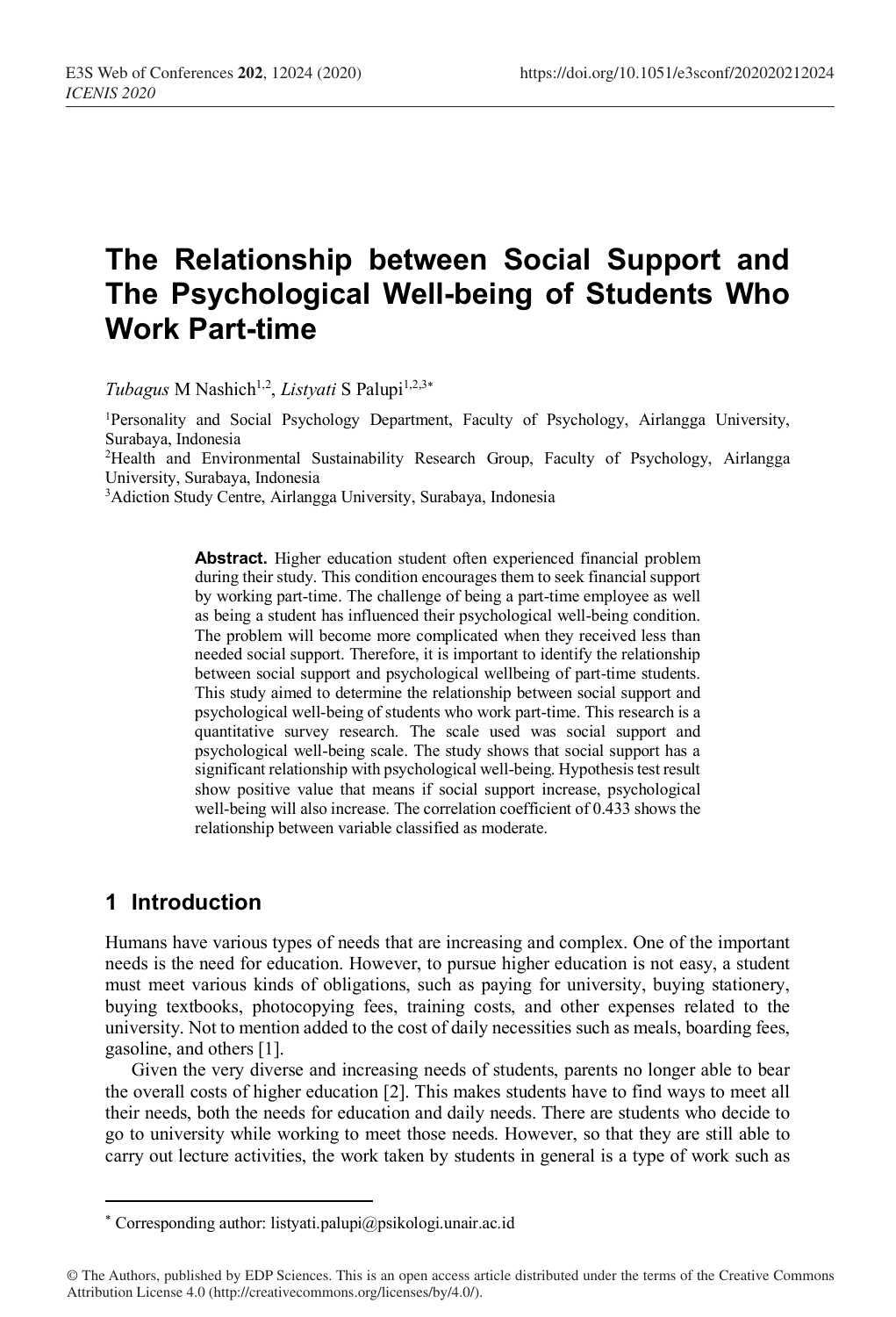part-time work [3]. The phenomenon of working students is called the dual role phenomenon [4].

Besides the desire to live independently so as not to depend on parents, there are many other things that made students choose to do a part-time job which are filling their free time on the sidelines of lecture schedules, looking for non-academic experiences, or just doing a hobby [5].

However, carrying out the obligation to study and also have to work certainly will not be easy for a student. CNN Indonesia said on its website that students who work tend to experience mental problems. Dadgar (2014) also found another fact that students who were unable to balance work and college activities were one of the reasons that influenced the dropout rate [6]. This shows that work activities affect the activity of college students themselves.

This is because there are two demands in two different places. A student who works will experience a dual role conflict in meeting the demands of his role as a student and also as an employee. This circumstances could have negative impacts such as decreased mood, decreased level of physical health, decreased productivity and substance abuse [7]. Even worse if the stress due to role conflict is not immediately resolved and continues for a long time will result in burnout. This causes a student who also works will experience stress which will affect his well-being [8].

There are several factors that affect psychological well-being, so that not everyone has the same level of psychological well-being. Existing studies show that there is no single determinant and welfare. Some conditions seem necessary for achieving high psychological well-being such as mental health and positive social relationships [9]. Based on the opinion of Yasin & Dzulkifli (2010) that there is a relationship between social support and psychological well-being of students [10].

Social support itself is a variety of resources provided by others to individuals that can affect the welfare of the individual concerned [11]. Sarafino (2002) says social support can take the form of several forms such as emotional support, appreciation support, instrumental support, information support, and social network support [12]. The benefits and social support is to reduce anxiety, depression, and symptoms of bodily disorders for people who experience stress [13]. Individuals who have high social support will have positive experiences in their lives, such as high self-esteem, and lower anxiety levels so as to increase the level of psychological well-being.

Measurement of social support itself is not easy because social support is considered as something useful when the individual needs and perceives the availability and social support [14]. The same opinion was expressed by Barrea (1981) that well-being correlates with subjective aspects and social support. This means that the individual's perception of social support is a more important factor than the form or amount of social support received by the individual [15].

The importance of social support in increasing psychological well-being need especially for students that have a part-time job while studying need to be explore. Therefore, researchers conducted further research on the relationship between social support and psychological well-being of students working part-time.

## **2 Method**

This research using quantitative method with associated descriptive approaches. The subjects of this research are students in Airlangga University Surabaya who work part-time. The instrument used by researchers consisted of questionnaires. The data collection technique in this study is a survey technique, while the subject taking technique uses Snowball Sampling. Social support is measured using Multidimensional Scale Perceived Social Support (MSPP)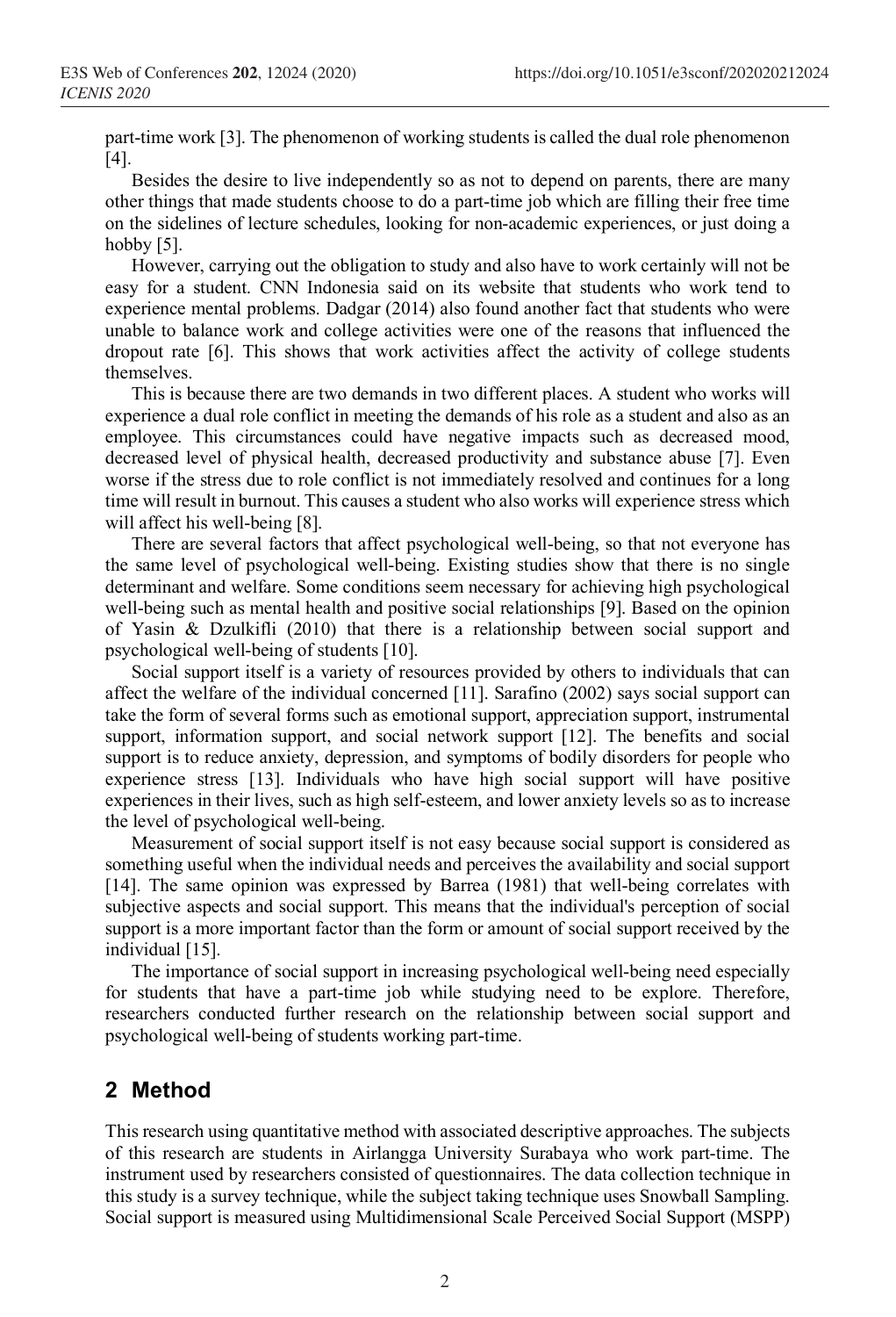developed by Zimet [16] and Psychological Well Being is measured by Javanese Psychological Well-being Scale developed by Palupi [17].

#### **3 Data and Results**

| <b>Characteristics</b> |        | Frequency |          |  |
|------------------------|--------|-----------|----------|--|
| N                      |        | 65        | 100%     |  |
| Gender                 |        |           |          |  |
|                        | Male   | 23        | 35.39%   |  |
|                        | Female | 42        | 64.61%   |  |
| Age                    |        |           |          |  |
|                        | 18     | 1         | 1.54%    |  |
|                        | 19     | 5         | 7.69%    |  |
|                        | 20     | 9         | 13.85%   |  |
|                        | 21     | 16        | 24.62%   |  |
|                        | 22     | 23        | 35.39%   |  |
|                        | 23     | 9         | 13.85%   |  |
|                        | 24     | 1         | $1.54\%$ |  |
|                        | 25     |           | 1.54%    |  |

**Table 1.** Demography

It can be seen that the number of subjects contained in this study were 65 subjects. There were 23 (35.39%) male subjects, and 42 (64.61%) female subjects. Based on the age, there is 1 (1.54%) subject who is 18 years old, there are 5 (7.69%) subjects who are 19 years old, there are 9 (13.85%) subjects who are 20 years old, there are 16 (24.62%) subjects who are 21 years old, there are 23 (35.39%) subjects who are 22 years old, there are 9 (13.85%) subjects who are 23 years old, there is  $1(1.54\%)$  subject who is 24 years old, and there is 1 (1.54%) subject who is 25 years old.

|                  | <b>Psychological Well-being</b> | <b>Social Support</b> |
|------------------|---------------------------------|-----------------------|
| N                | 65                              | 65                    |
| Mean             |                                 |                       |
| <b>Statistic</b> | 29.68                           | 65.37                 |
| Std. Error       | 0.503                           | 1.620                 |
| Std. Deviation   | 4.055                           | 13.062                |
| <b>Skewness</b>  |                                 |                       |
| <b>Statistic</b> | $-0.907$                        | $-1.283$              |
| Std. Error       | 0.297                           | 0.297                 |
| Kurtosis         |                                 |                       |
| <b>Statistic</b> | $-0.116$                        | 1.498                 |
| Std. Error       | 0.586                           | 0.586                 |
| Minimum          | 18                              | 22                    |
| Maximum          | 35                              | 84                    |
| Range            | 17                              | 62                    |

**Table 2.** Descriptive Analysis Statistic

It can be seen that the psychological well-being variable has the highest value of 35, the lowest value of 18, and the range of 17. While the social support variable has the highest value of 84, the lowest value of 22, and the reach of 62. The psychological well-being variable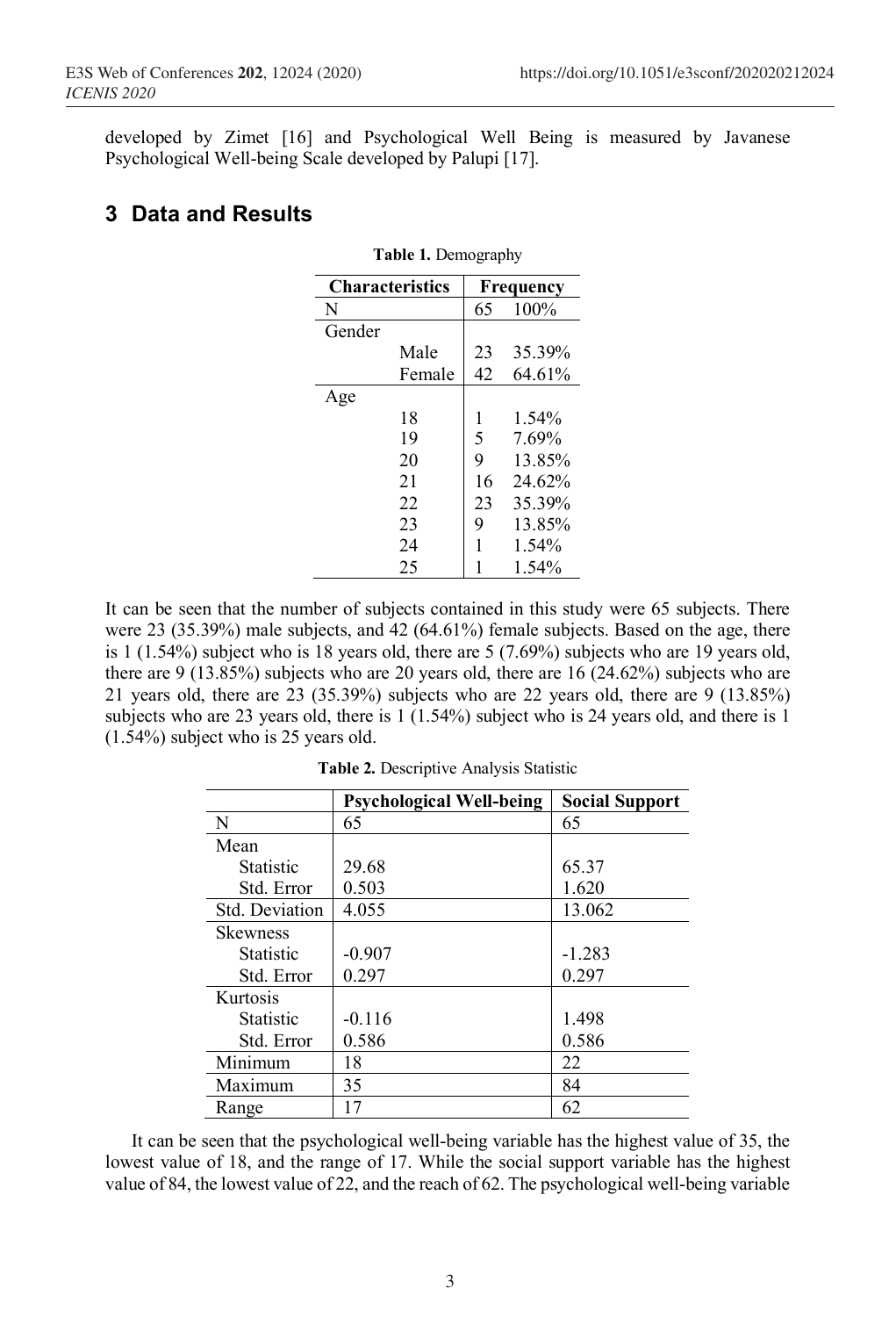has an average value of 29.68 with standard deviation of 4,055. While the social support variable has an average value of 65.37 with a standard deviation of 13.062.

It can be seen that the variables of psychological well-being and social support show skewness values of -0.907 and -1.283. A negative value on skewness indicates that the variable data distribution curve has a tendency towards the left. The value of kurtosis on the variables of psychological well-being and social support is -0.116 and 1,498. The value of kurtosis represents the sharpness of the data distribution curve.

|  | <b>Table 3.</b> Correlation Test Result |  |  |
|--|-----------------------------------------|--|--|
|--|-----------------------------------------|--|--|

|                                                            |                 | <b>Social Support</b> |
|------------------------------------------------------------|-----------------|-----------------------|
| Psychological Well-being   Correlation Coefficient   0.433 |                 |                       |
|                                                            | Sig. (2-tailed) | 0.000                 |
|                                                            |                 | 65                    |

In the table above shows the complete amount of data that is 65 data and no missing data. It can be seen that the significance value of two variable is 0.000, where the significant value is less than 0.05 which can be interpreted that there is significant relationship between two variables. In other words, there is a significant relationship between social support and psychological well-being. The result of the correlation coefficient shows 0.433, so it can be concluded that there is a moderate relationship.

#### **4 Discussion**

This study proves that there is a significant relationship between social support and psychological well-being. The result is in line with the previous study conducted by Yasin  $\&$ Dzulkifli (2010) that there is a relationship between social support and psychological wellbeing of students [10]. Cohen and Syme (2005) has come to the same conclusion that social support is closely related to psychological well-being [11].

Research shown that students that received a high social support will have high level of psychological wellbeing. Apollo & Cahyadi (2012) found that the benefits of social support are to reduce anxiety, depression, and symptoms of bodily disorders for people who experience stress [13]. Therefore, individuals who get high social support will have positive experiences in their lives, such as high self-esteem, and lower levels of anxiety, so as to increase psychological well-being.

Given that students who work part-time are individuals who are vulnerable to mental disorders because they have to work on two roles simultaneously. In this context, social support is an important external factor that could help them in improving their psychological well-being.

#### **References**

- [1] E. Mardelina and A. Muhson, "MAHASISWA BEKERJA DAN DAMPAKNYA PADA AKTIVITAS BELAJAR DAN PRESTASI," *Jurnal Economia,* (2017).
- [2] J. A. Lenaghan and K. Sengupta, "Role Conflict, Role Balance and Affect: A Model of Well-being of the Working Student," *Hofstra University,* (2007).
- [3] M. H. J. Wolbers, "Learning and working: double statuses in youth transitions within the European Union," *Maastricht,* (2001).